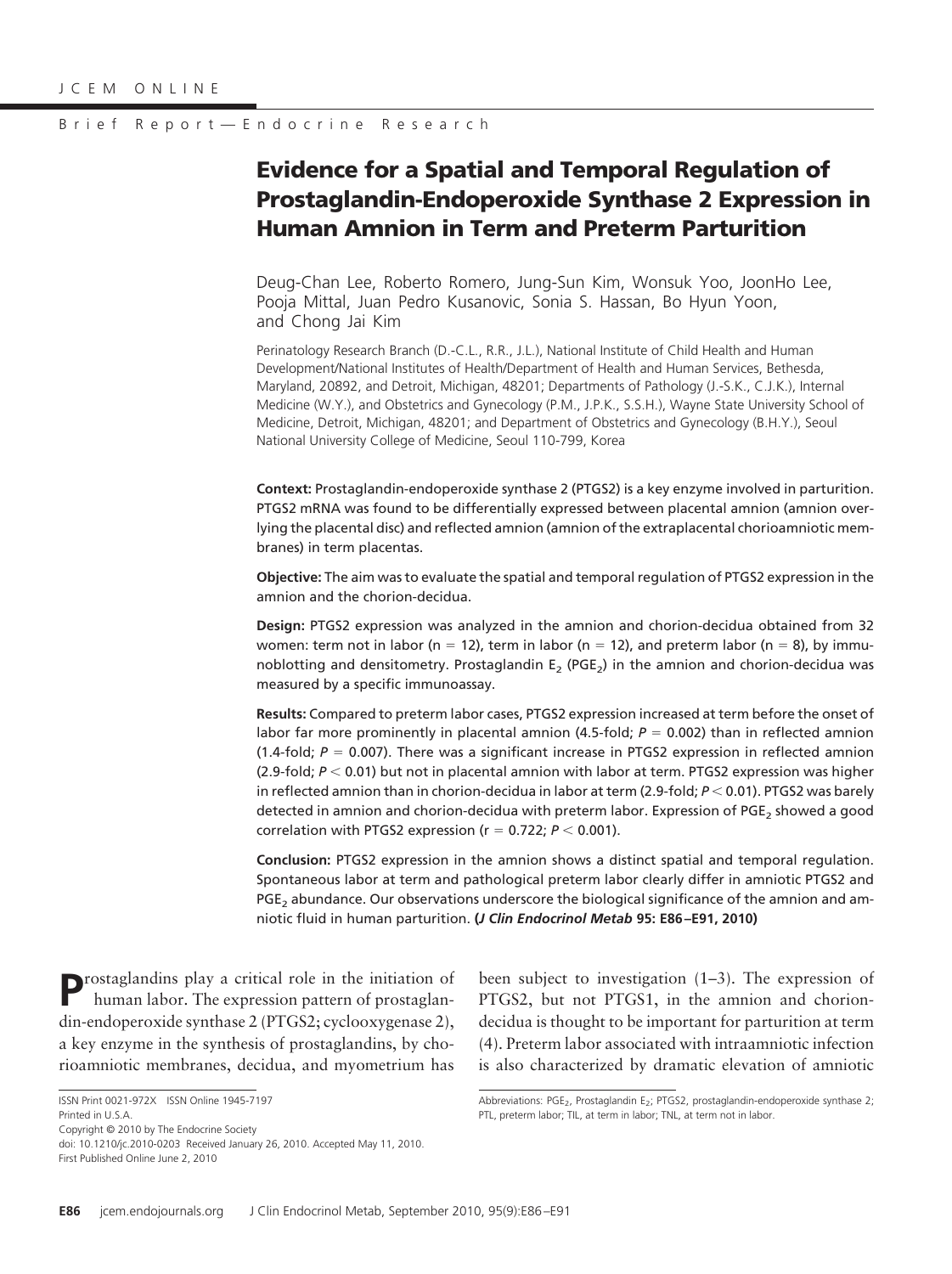fluid concentration of prostaglandin  $E_2$  (PGE<sub>2</sub>) and PGF<sub>2 $\alpha$ </sub> (5). In conjunction with this, *in vitro* experimental studies have shown consistent and marked up-regulation of PTGS2 expression in amnion cells, trophoblasts, and decidual cells by proinflammatory cytokines such as IL-1 $\beta$ and TNF $\alpha$  (6–8).

We have recently shown that PTGS2 mRNA expression is significantly higher in the placental amnion (the amnion overlying the placental disc) than in the reflected amnion (the amnion of extraplacental chorioamniotic membranes) (9). This intriguing difference in the spatial PTGS2 mRNA expression pattern led us to postulate that it might be an important feature of human parturition. This study was conducted 1) to evaluate the spatiotemporal regulation patterns of amniotic PTGS2 expression in human pregnancy in the context of advancing gestational age and the presence of labor; and 2) to compare PTGS2 and PGE<sub>2</sub> expression between the amnion and the chorion-decidua.

## **Materials and Methods**

#### **Tissue samples**

Placental amnion, reflected amnion, and chorion-decidua tissues were obtained as previously described (9) and flash-frozen using liquid nitrogen. The tissue samples were obtained from the following groups of patients: 1) women at term not in labor  $(TNL; n = 12); 2)$  women at term in labor (TIL;  $n = 12$ ); and 3) women with spontaneous preterm labor (PTL) without clinical and histological chorioamnionitis ( $n = 8$ ). Three cases in the PTL group were delivered by cesarean section due to a nonreassuring fetal heart rate pattern during labor, and five PTL cases were delivered vaginally. The samples were stored at  $-80$  C until use. All patients provided written informed consent, and the Institutional Review Board of the Eunice Kennedy Shriver National Institute of Child Health and Human Development, National Institutes of Health, Department of Health and Human Services approved the collection and use of materials for research purposes.

#### **Protein extraction**

Each tissue was liquid nitrogen-pulverized using a mortar and pestle, and protein was isolated using T-PER Tissue Protein Extraction Reagents with a protease inhibitor cocktail (Thermo Scientific, Rockford, IL). Protein concentrations were determined using the BCA Protein Assay Kit (Thermo Scientific).

## **Immunoblotting**

Ten micrograms of proteins were electrophoresed in 10% SDS-PAGE gels under nonreducing conditions and transferred onto a polyvinylidene difluoride membrane. Membranes were blocked with 5% nonfat dry milk in Tris-buffered saline containing 0.1% Tween 20, incubated with 1:250 diluted mouse monoclonal anti-Cox-2 antibody (clone no. 29; Santa Cruz Biotechnology, Inc., Santa Cruz, CA) for 1 h at room temperature, and then probed with peroxidase-conjugated antimouse IgG (1: 5000; Santa Cruz Biotechnology, Inc.).Membranes were probed

with a murine monoclonal anti-ß-actin antibody (Sigma-Aldrich Co., St. Louis, MO) as a loading control. Chemiluminescent signals were detected using ChemiGlow West reagents (Alpha Innotech Corporation, San Leandro, CA). The PTGS2/ß-actin ratio was analyzed by FluorChem SP densitometry using Alpha-Ease FC Software (version 4.1.0; Alpha Innotech Corporation).

#### **ELISA**

For the measurement of PGE<sub>2</sub> content, 6.25  $\mu$ g of protein lysates  $(5 \mu l)$  from the amnion and chorion-decidua were added to 95  $\mu$ l of assay buffer for immunoassay, respectively. Meclofenamic acid (10  $\mu$ g/ml; Sigma-Aldrich Co.) was added to all samples. The assays were done using the Prostaglandin  $E<sub>2</sub>$  Enzyme Immunoassay Kits (Assay Designs, Inc., Ann Arbor, MI). The interassay coefficient of variation was 8.1%, and the intraassay coefficient of variation was 6.7%.

#### **Immunohistochemistry**

To determine PTGS2 expression patterns, immunohistochemistry was performed in TNL ( $n = 3$ ), TIL ( $n = 3$ ), and PTL  $(n = 3)$  cases. Formalin-fixed, paraffin-embedded, 5- $\mu$ m-thick sections of the chorioamniotic membranes were placed on silanized slides and stained using a Ventana Discovery automatic staining system (Ventana Medical Systems, Tucson, AZ). Immunostaining was performed using 1:50 diluted, mouse monoclonal anti-Cox-2 antibody (clone no. 29; Santa Cruz Biotechnology, Inc.).

## **Statistical analysis**

Kruskal-Wallis tests were used to test for differences among the groups. When differences existed, Mann-Whitney *U*-tests were used to investigate which pairs were significantly different. The median protein expressions among placental amnion, reflected amnion, and chorion-decidua in each group were compared using Friedman tests and Wilcoxon signed ranks tests. The correlation between the expression of PTGS2 and  $PGE<sub>2</sub>$  was tested using the Spearman rho test. SPSS version 15.0 (SPSS Inc., Chicago, IL) was employed. All *P* values are two-sided, and *P* values of less than 0.05 were considered to be significant.

### **Results**

The median gestational ages of TNL, TIL, and PTL cases were 39 wk (range, 38 – 40 wk), 39 wk (range, 37– 40 wk), and 32 wk (range, 28 –34 wk), respectively. A distinct feature of PTGS2 expression observed in immunoblotting was its relative abundance in the amnion compared with the chorion-decidua (Fig. 1, A and B).

Densitometric analysis of PTGS2 expression for TNL cases showed higher expression of PTGS2 in the placental amnion than in the reflected amnion [median PTGS2/ $\beta$ actin ratio, 1.44 (range, 0.23–3.42) *vs.* 0.48 (range, 0.31– 1.51); *P* - 0.01] (Fig. 1, A and C). PTGS2 expression in placental and reflected amnion at TNL was 4.5-fold (*P*  $(0.002)$  and 1.4-fold ( $P = 0.007$ ) higher, respectively, than in those with PTL. Interestingly, increases in PTGS2 expression were more prominent in reflected amnion than in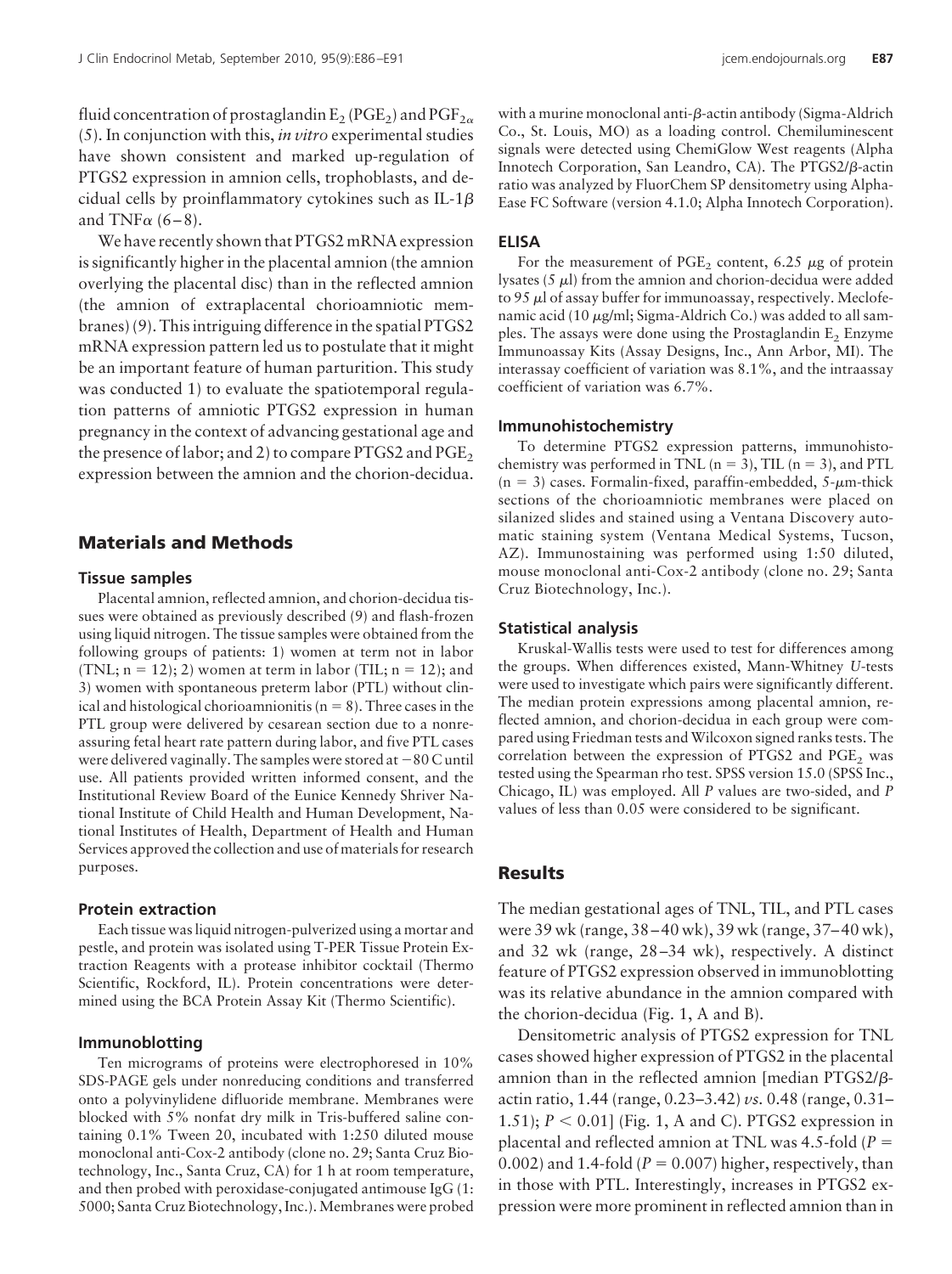

FIG. 1. Expression patterns of PTGS2 and PGE<sub>2</sub> in the chorioamniotic membranes (amnion and chorion-decidua) obtained from term and preterm pregnancies. A, Immunoblotting data showing characteristic differences in PTGS2 expression among TNL, TIL, and PTL cases. PTGS2 abundance in the placental amnion (PA) at term is in stark contrast with placental amnion obtained from PTL cases. Increase in PTGS2 expression is more prominent in reflected amnion (RA) than in placental amnion after the onset of labor at term. PTGS2 expression is barely detected in the chorion-decidua (CD) of all groups studied. B, Additional immunoblotting data confirming relative robustness of PTGS2 expression in the amnion compared with the chorion-decidua in TNL and TIL cases. PTGS2 is more abundant in 10  $\mu$ g amnion proteins compared with 40  $\mu$ g choriondecidua proteins.  $C$ , Densitometric analysis data of PTGS2/ $\beta$ -actin ratio obtained from immunoblotting experiments show significant increases of PTGS2 expression in the placental amnion at term compared with PTL cases. Increase in PTGS2 expression is also more prominent in reflected amnion than in placental amnion with labor at term. The g*raphs* show means and se. \*\*, *P* < 0.01; \*\*\*, *P* < 0.001. D, Comparisons of PGE<sub>2</sub> concentrations in each tissue type and according to the context of labor. The *graphs* show means and sE. \*,  $P < 0.05$ ; \*\*,  $P < 0.01$ ; \*\*\*,  $P < 0.001$ . E, A scatter plot showing good correlations between PTGS2/ß-actin ratio and PGE<sub>2</sub> abundance in the tissues (r = 0.722;  $P <$  0.001). F, Immunostaining for PTGS2 in the chorioamniotic membranes. Very faint PTGS2 immunoreactivity is found in chorionic trophoblasts (*arrow*) of a PTL case. PTGS2 immunoreactivity is strong and diffuse in amnion epithelial cells \* of a TIL case. Amnion mesenchymal cells and scattered chorionic trophoblasts (*arrows*) also show distinct immunoreactivity, whereas decidual expression of PTGS2 is minimal.

placental amnion in TIL cases compared with those of TNL cases. Therefore, there was no difference in the  $PTGS2/\beta$ -actin ratio between the placental amnion and the reflected amnion in tissues derived from women who had undergone labor [median, 1.73 (range, 0.44 –5.94) *vs.* median, 1.38 (range,  $(0.36 - 6.03)$ ] (Fig. 1, A and C).

PTGS2 expression in the placental amnion (median PTGS2/β-actin ratio, 0.32; range,  $0.26 - 0.50$  and the reflected amnion (median PTGS2/β-actin ratio, 0.34; range, 0.27–0.58) of PTL cases was significantly lower compared with those of the placental amnion and the reflected amnion from women at term in spontaneous labor  $(P < 0.001)$ for each).

PTGS2 expression was barely detected by immunoblotting in the chorion-decidua of all groups of patients with small PTGS2/ $\beta$ -actin ratios [TNL median, 0.33 (range, 0.09–0.96); TIL median, 0.50 (range, 0.12–1.43); PTL median, 0.25 (range, 0.15–1.73)]. The  $PTGS2/\beta$ -actin ratios of the choriondecidua were significantly lower than the corresponding placental amnion in women TNL  $(P < 0.01)$  as well as both corresponding placental amnion and reflected amnion in women TIL  $(P < 0.01)$ for each). In contrast to reflected amnion, PTGS2 expression in the choriondecidua did not increase with labor at term.

The median concentration of  $PGE<sub>2</sub>$ in placental amnion was not different between women in labor and those not in labor at term. However, women who had preterm parturition had a significantly lower median concentration of  $PGE<sub>2</sub>$  in placental amnion than those at term regardless of labor status [TNL median,  $9.0$  pg/ $\mu$ g total protein (range, 1.2–55.8); TIL median, 11.3 pg/ $\mu$ g total protein (range, 2.6–56.0); PTL median,  $0.6$  pg/ $\mu$ g total protein (range, 0.3–2.1)].

The median concentration of  $PGE<sub>2</sub>$ in the reflected amnion of TIL cases was significantly higher than that of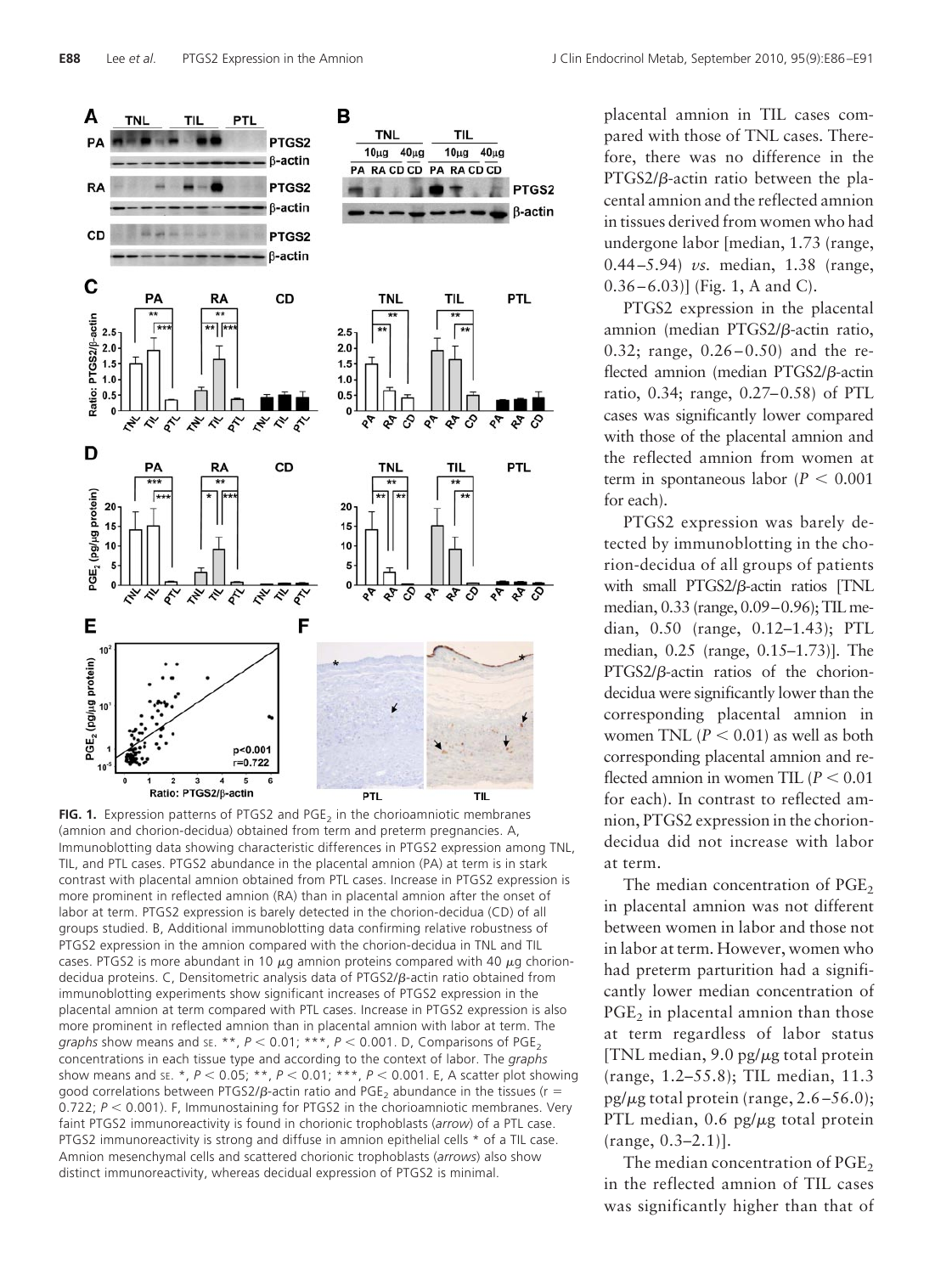

**FIG. 2.** A schematic representation of proposed model for labor at term. Amniotic expression of PTGS2 is minimal before term in the absence of clinical and histological chorioamnionitis (PTL), whereas there is a robust increase in the placental amnion at term before the onset of labor (TNL). Labor at term is largely associated with increased PTGS2 expression in the reflected amnion (TIL). Arrows indicate PGE<sub>2</sub> expression in the placental amnion and release into the amniotic fluid (TNL), which induces PTGS2 expression in the reflected amnion by a positive feedback mechanism (TIL). PTL, Preterm labor without clinical and histological chorioamnionitis.

TNL cases ( $P < 0.05$ ). Interestingly, the median concentration of  $PGE<sub>2</sub>$  was lower in the reflected amnion of women who underwent preterm parturition [TNL median,  $1.7$  pg/ $\mu$ g total protein (range, 0.5–11.4); TIL median, 3.9 pg/ $\mu$ g total protein (range, 1.4–31.9); PTL median,  $0.5$  pg/ $\mu$ g total protein (range,  $0.4-1.9$ )] (Fig. 1D). There was a good correlation between  $PGE<sub>2</sub>$  and the PTGS2/ $\beta$ -actin ratio (r = 0.722;  $P < 0.001$ ) (Fig. 1E).

An additional immunohistochemical assessment of PTGS2 expression in the chorioamniotic membranes demonstrated immunoreactivity consistent with immunoblotting results. Trace or weak PTGS2 immunoreactivity was observed in PTL and TNL cases, mostly in chorionic trophoblasts. On the other hand, diffuse and strong PTGS2 immunoreactivity was evident in the amnion, particularly in the epithelial cells, of TIL cases. Amnion mesenchymal cells were also frequently positive, but the immunoreactivity was not as strong as amnion epithelial cells. In the chorion-decidua, scattered chorionic trophoblasts were immunoreactive, but decidual immunoreactivity was barely detected, even in TIL cases (Fig. 1F).

# **Discussion**

The novel and primary findings of this study are: 1) there is a stark contrast in amniotic PTGS2 expression in spontaneous labor at term and in preterm parturition; 2) the placental amnion, but not the reflected amnion, is the primary location of PTGS2 expression before the onset of labor at term; 3) however, the labor-associated increase in

PTGS2 expression is more prominent in the reflected amnion than in the placental amnion; 4) PTGS2 is far more abundant in the amnion than in the choriondecidua; and 5) there was a good correlation between PTGS2 and  $PGE<sub>2</sub>$ expression in the tissues.

A stark contrast in amniotic PTGS2 and  $PGE<sub>2</sub>$  expression is additional evidence that spontaneous PTL in the absence of clinical and histological chorioamnionitis and term labor are biologically different. Spontaneous labor at term is a  $PTGS2/PGE_2$ -rich process, whereas PTL is characterized by a relative deficiency of amniotic PTGS2/  $PGE<sub>2</sub>$ . This is consistent with the results of previous observations of amniotic fluid PGE<sub>2</sub> and PGF<sub>2 $\alpha$ </sub> (5, 10). Although several studies have reported PTGS2 expression by decidua (11–13), significantly higher expression of PTGS2

and  $PGE<sub>2</sub>$  in the amnion than in the chorion-decidua confirmed in this study clearly underscores the importance of amnion in spontaneous labor at term. Our findings are consistent with those of Fuentes *et al.* (14) who elegantly showed an amniotic dominance of PTGS2 expression at the time of labor at term. Their densitometric analysis revealed that the amniotic PTGS2 expression, but not that of the decidua, increases in labor at term. Osman *et al.* (15) also demonstrated that PTGS2 mRNA expression was higher in the amnion than in the chorion-decidua. Furthermore, the amniotic PTGS2/  $PGE<sub>2</sub>$  expression pattern in the current study is consistent with the results of our analysis of  $PGE_2$  and  $PGF_{2\alpha}$ in the amniotic fluid (16). Collectively, the findings indicate that there is minimal expression of PTGS2 and  $PGE<sub>2</sub>$  during the preterm gestation in the absence of clinical and histological chorioamnionitis and an abrupt increase as term approaches even in the absence of labor. Because the amnion is in direct contact with the amniotic fluid, we propose that placental amnion is primarily responsible for the surge in the amniotic fluid PGE<sub>2</sub> at term.

Several investigators have pointed out the importance of fetal signals, particularly from the fetal hypothalamopituitary-adrenal axis, in the onset of labor (17, 18). Given that CRH and cortisol up-regulate PTGS2 production by amnion, the surge of PTGS2 expression in the placental amnion before the onset of labor at term is biologically relevant. The basic difference between the placental amnion and the reflected amnion is the absence of fetal vas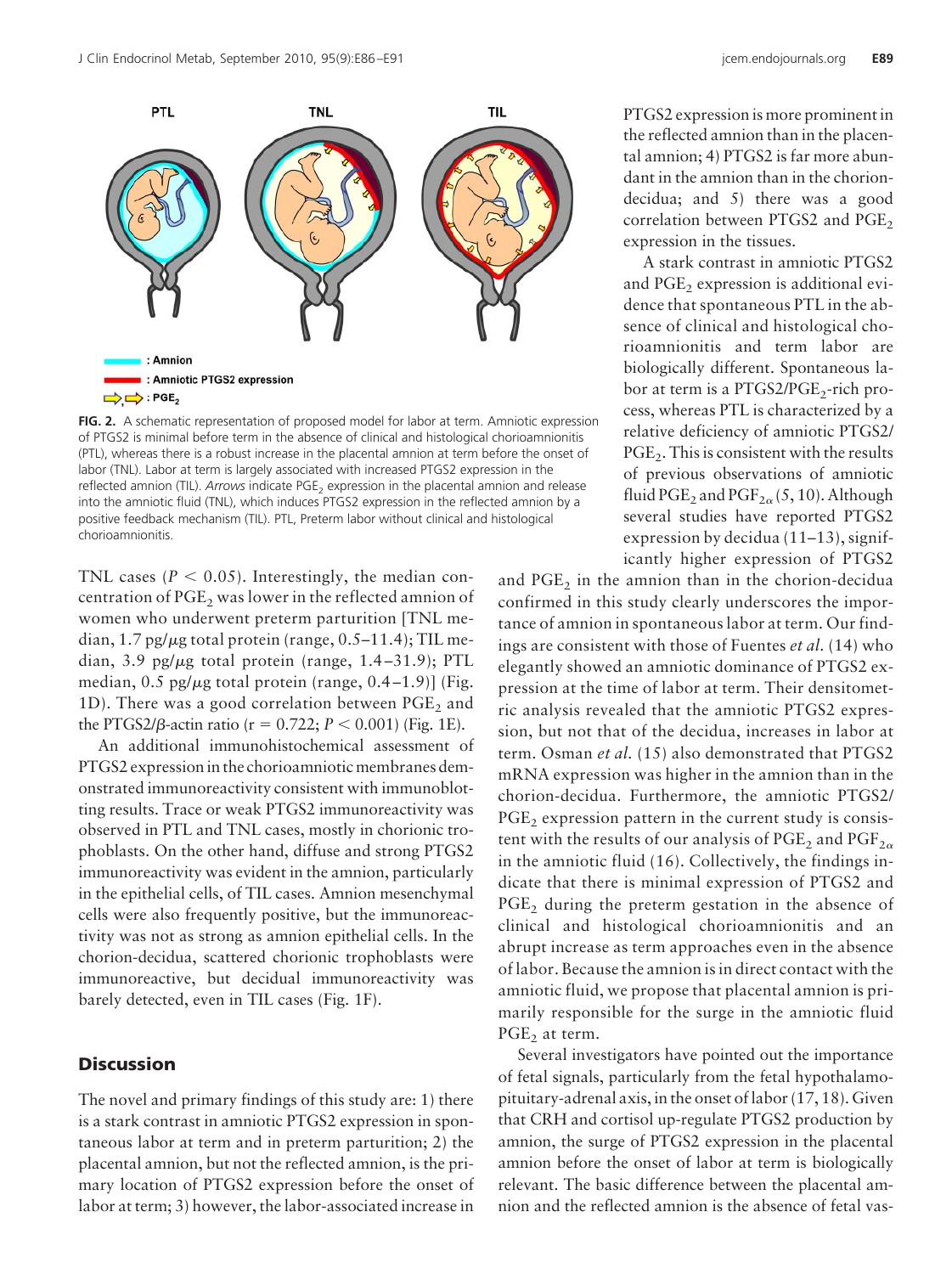culature in the latter, whereas the placental amnion resides on top of numerous ramifications of fetal chorionic vessels. Once a marked increase in the expression of PTGS2 and prostaglandins by the placental amnion is induced by fetal signals in the chorionic/placental circulation (*e.g.* CRH), it is very likely that prostaglandins released into the amniotic fluid function as a paracrine signal for a subsequent surge of PTGS2 and prostaglandin expression in the avascular reflected amnion, which lines a large uterine surface. Indeed, increased PTGS2 expression by PGE<sub>2</sub>-mediated positive feedback has been reported in different types of cells, notably by macrophages that are present in amniotic connective tissue (19, 20). We propose that the placental amnion transforms fetal signals into paracrine signals (e.g. PGE<sub>2</sub>) in the amniotic fluid at term, and this in turn induces increased expression of PTGS2 and prostaglandins in the reflected amnion. This model would provide an effective pathway to transmit signals to the rest of the amnion and uterine contents during labor (Fig. 2).

The findings in this study indicate that the amnion is functionally compartmentalized for parturition at term. One interpretation is that the placental amnion seems to be responsible for the baseline production of prostaglandins before the onset of labor at term. Of major interest is that such a functional subdivision of the amnion is absent in PTL that presents no infection/inflammation. Our novel observations are further evidence that seemingly homogeneous human chorioamniotic membranes have region-specific biological characteristics as shown in the morphological and biological changes occurring at the chorioamniotic membranes of the lower uterine pole (zone of extreme altered morphology) in preparation for rupture and labor (21, 22).

# **Acknowledgments**

The authors are grateful to the patients who agreed to participate in our studies and to the nurses, laboratory staff, and clinicians who made this work possible.

Address all correspondence to: Chong Jai Kim, M.D., Ph.D., Department of Pathology, Wayne State University School of Medicine, Hutzel Women's Hospital, 3990 John R Street, Detroit, Michigan 48201. E-mail: cjkim@med.wayne.edu; or Roberto Romero, M.D., Perinatology Research Branch, National Institute of Child Health and Human Development, National Institutes of Health, Department of Health and Human Services, Wayne State University/Hutzel Women's Hospital, 3990 John R Street, Detroit, Michigan 48201. E-mail: prbchiefstaff@med.wayne.edu.

This work was supported by the Perinatology Research Branch, Division of Intramural Research, Eunice Kennedy Shriver National Institute of Child Health and Human Development, National Institutes of Health, Department of Health and Human Services.

Disclosure Summary: The authors declare no conflict of interest.

# **References**

- 1. **Olson DM, Skinner K, Challis JR** 1983 Prostaglandin output in relation to parturition by cells dispersed from human intrauterine tissues. J Clin Endocrinol Metab 57:694 – 699
- 2. **Erkinheimo TL, Saukkonen K, Narko K, Jalkanen J, Ylikorkala O,** Ristimäki A 2000 Expression of cyclooxygenase-2 and prostanoid receptors by human myometrium. J Clin Endocrinol Metab 85:3468 –3475
- 3. **Sooranna SR, Lee Y, Kim LU, Mohan AR, Bennett PR, Johnson MR** 2004 Mechanical stretch activates type 2 cyclooxygenase via activator protein-1 transcription factor in human myometrial cells. Mol Hum Reprod 10:109 –113
- 4. **Sawdy RJ, Slater DM, DennesWJ, SullivanMH, Bennett PR** 2000 The roles of the cyclo-oxygenases types one and two in prostaglandin synthesis in human fetal membranes at term. Placenta 21:54 –57
- 5. Romero R, Emamian M, Wan M, Quintero R, Hobbins JC, Mitchell **MD** 1987 Prostaglandin concentrations in amniotic fluid of women with intra-amniotic infection and preterm labor. Am J Obstet Gynecol 157:1461–1467
- 6. **Premyslova M, Li W, Alfaidy N, Bocking AD, Campbell K, Gibb W, Challis JR** 2003 Differential expression and regulation of microsomal prostaglandin E(2) synthase in human fetal membranes and placenta with infection and in cultured trophoblast cells. J Clin Endocrinol Metab 88:6040 – 6047
- 7. **Mitchell MD, Romero RJ, Avila C, Foster JT, Edwin SS** 1991 Prostaglandin production by amnion and decidual cells in response to bacterial products. Prostaglandins Leukot Essent Fatty Acids 42: 167–169
- 8. **Imseis HM, Zimmerman PD, Samuels P, Kniss DA** 1997 Tumour necrosis factor- $\alpha$  induces cyclo-oxygenase-2 gene expression in first trimester trophoblasts: suppression by glucocorticoids and NSAIDs. Placenta 18:521–526
- 9. **Han YM, Romero R, Kim JS, Tarca AL, Kim SK, Draghici S, Kusanovic JP, Gotsch F, Mittal P, Hassan SS, Kim CJ** 2008 Region-specific gene expression profiling: novel evidence for biological heterogeneity of the human amnion. Biol Reprod 79: 954 –961
- 10. **Romero R, Wu YK, Mazor M, Hobbins JC, Mitchell MD** 1988 Amniotic fluid prostaglandin E2 in preterm labor. Prostaglandins Leukot Essent Fatty Acids 34:141–145
- 11. **Ishihara O, Numari H, Saitoh M, Arai Y, Takanashi H, Kitagawa H, Kinoshita K** 1996 Prostaglandin E2 production by endogenous secretion of interleukin-1 in decidual cells obtained before and after the labor. Prostaglandins 52:199 –208
- 12. **MitchellMD, Edwin S, Romero RJ** 1990 Prostaglandin biosynthesis by human decidual cells: effects of inflammatory mediators. Prostaglandins Leukot Essent Fatty Acids 41:35–38
- 13. **Slater D, Allport V, Bennett P** 1998 Changes in the expression of the type-2 but not the type-1 cyclo-oxygenase enzyme in chorion-decidua with the onset of labour. Br J Obstet Gynaecol 105: 745–748
- 14. **Fuentes A, Spaziani EP, O'Brien WF** 1996 The expression of cyclooxygenase-2 (COX-2) in amnion and decidua following spontaneous labor. Prostaglandins 52:261–267
- 15. **Osman I, Young A, Jordan F, Greer IA, Norman JE** 2006 Leukocyte density and proinflammatory mediator expression in regional human fetal membranes and decidua before and during labor at term. J Soc Gynecol Investig 13:97–103
- 16. **Lee SE, Romero R, Park IS, Seong HS, Park CW, Yoon BH** 2008